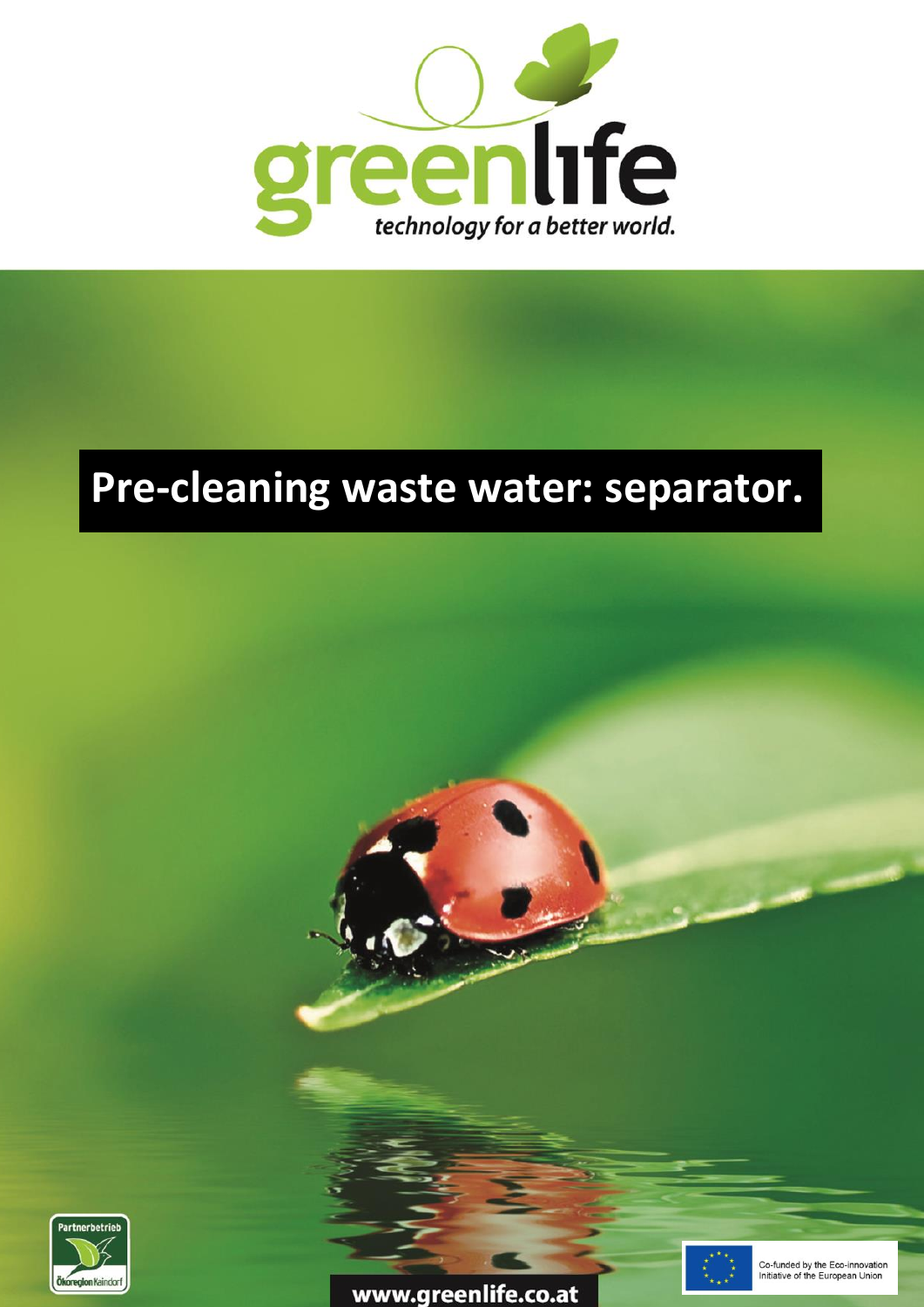## *Pre-cleaning of waste water: separator*

*Reducing the COD by up to 70per cent*

The separator is a system for the mechanical separation of solids and liquids. The pre-treatment of waste water is carried out very efficient. Much of the turbidity and solids are removed via an ingenious combination of precisely calculated fluid dynamics, turbulence and gravitational forces. The chemical oxygen demand (COD) can be reduced by up to 70 per cent.

The pre-cleaning process itself needs no energy and no chemicals. The reduction of CSB has the consequence that less air needs to be blown into the water to aerate the bacteria in the biological treatment. So less energy is required, the operating costs of the waste water treatment plant can be reduced.

For overloaded waste water treatment plants the separator and its effective pre-treatment saves an expensive expansion and comprehensive structural measures. If a waste water treatment plant is built from new, it can be built smaller.

The system can be adapted for every waste water treatment plant. According to the size of the separators, there is the flow capacity of from 0.5 to 500  $m^3$  per hour.



*Greenlife Ressourcen GmbH, Habersdorferstraße 21b, A-8230 Hartberg T. +43 3332 63374, office@greenlife.co.at, www.greenlife.co.at* 2